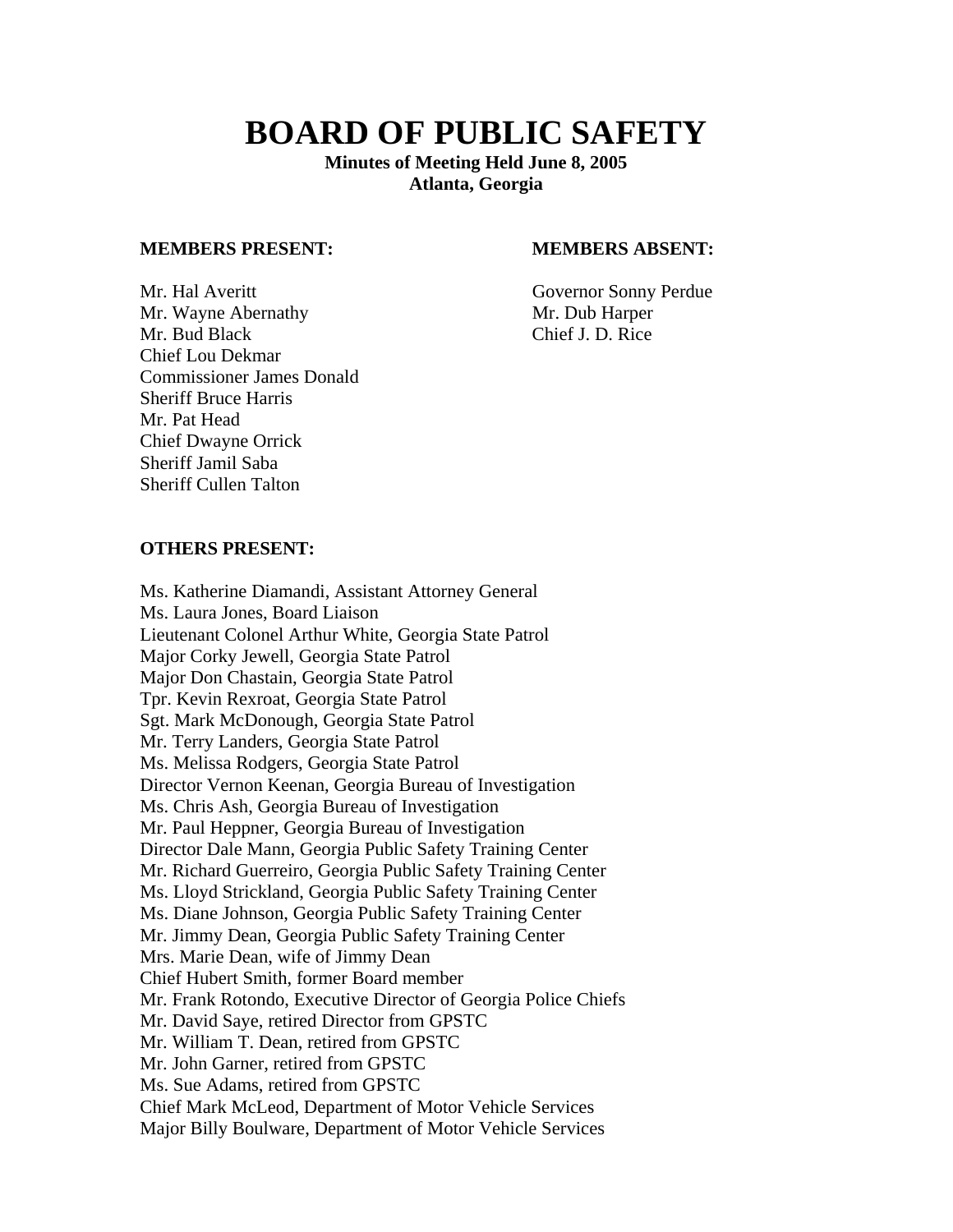Vice-Chairman Donald called the meeting to order welcoming everyone to the June Board meeting, asking if any Board member wanted to acknowledge a guest. Mr. Wayne Abernathy pointed out former Board member Chief Hubert Smith as visiting the meeting. Vice-Chairman Donald then asked everybody to introduce themselves.

Vice-Chairman Donald requested Mr. Jimmy Dean stand for presentation of a Resolution from the Board of Public Safety. After the reading of the Resolution. several Board members stood to give their accolades to Mr. Dean, who is retiring from the Georgia Public Safety Training Center. The Board members noted how Mr. Dean started the Training Center in October, 1981, with Mr. David Saye, retired Director of the Training Center. Mr. Dean was instrumental in going through the legislature to get funding to build the Training Center. Director Keenan and Director Mann added their compliments to Jimmy Dean for his excellent work. Then Mr. David Saye stood to thank Jimmy Dean; giving credit to him in having the training center built, for Mr. Dean's partnership, for his friendship, and presenting him with a special gift. Mr. Dean expressed his sincere thanks to everyone, acknowledging thanks to Mr. David Saye for the opportunity to participate in the training center project. More notably, Mr. Dean thanked his wife, Marie, for her support during these years.

Mr. Rooney Bowen, III made a motion to accept the presentation of the Resolution to Mr. Jimmy Dean; said motion seconded by Mr. Hal Averitt and unanimously voted approval by the Board.

Vice-Chairman Donald requested a motion to approve the April Minutes, which was given by Mr. Rooney Bowen, III, seconded by Mr. Wayne Abernathy, and unanimously voted approval by the Board.

Vice-Chairman requested a motion to approve the May Board Minutes, which was given by Chief Dwayne Orrick and seconded by Sheriff Cullen Talton. Said motion was unanimously voted approval by the Board members.

Vice-Chairman Donald stated there would be an Executive Session to discuss a personnel issue, which will be the last order of business.

# **DIRECTORS' REPORTS**

Vice-Chairman Donald first recognized Lieutenant Colonel Arthur White, Georgia State Patrol. Lieutenant Colonel White, standing in for Colonel Bill Hitchens, reported on the personnel count. There are currently 765 sworn members and 184 communication equipment operators.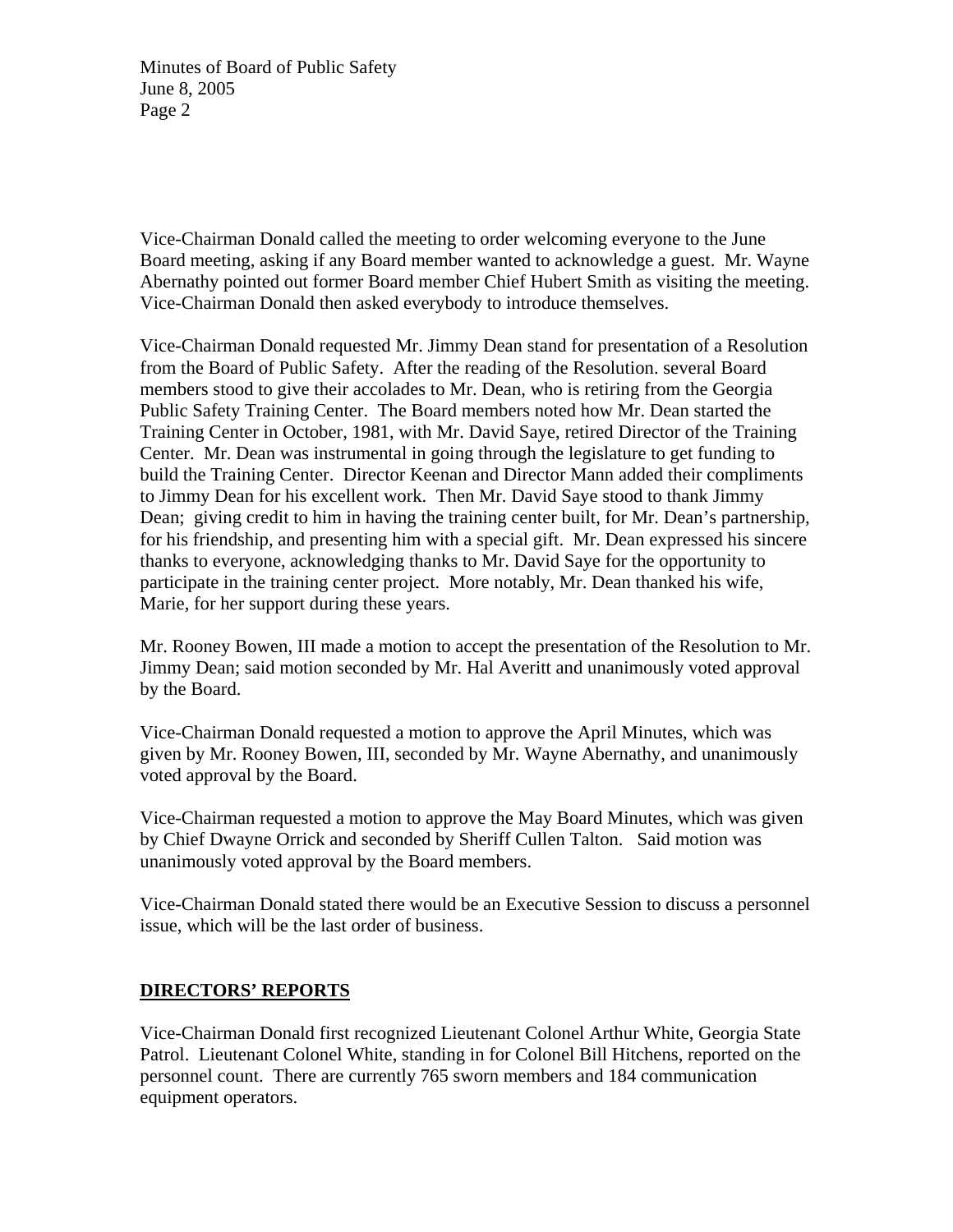In briefly reporting on the transition of the unit from the Department of Motor Vehicle Safety, Lieutenant Colonel White first pointed out that Colonel McCloud and Major Bull, members with DMVS unit, were attending this meeting. The Department of Public Safety is right on schedule to bring the unit in; everything is going well and the operation is ready to start on July  $1<sup>st</sup>$ . Mr. Terry Landers responded to a question regarding funding, that with 300 employees being transferred, the budget for the unit is a little over \$13 million; \$2 million of which is to handle basic operations. It appears it will be a little tight, but in dealing with the federal coordinators, the agency may possibly gain more funding. There are 178 vehicles with that unit. Another question was if the agency's organizational chart would change; the response that Colonel Hitchens will bring a new org chart to the next Board meeting.

Director Vernon Keenan, Georgia Bureau of Investigation, first stated that he had given the Board members a new GBI patch, a state-of-the-art latex design.

Director Keenan began his report with saying the majority of complaints he receives concern No. 1: Crime Lab, and, No. 2: applicant fingerprint cards. The GBI services not only the criminal justice system in doing fingerprint based background checks, but also public safety personnel that are being hired or persons arrested or convicted. Also, background services are provided for non-criminal justice agencies that require applicants go through fingerprint base background checks. For example, anyone hired as a school teacher must be fingerprinted; anyone hired as a DFACS worker must be fingerprinted; anyone licensed by the Private Detective Board, anyone licensed by the Real Estate Examiners Board; those professions require fingerprint base background check. Over the years in the criminal justice system, the GBI has received an influx of grant monies, allowing to put live scan fingerprint devices in sheriffs departments and prison diagnostic facilities, to the extent that in Georgia today, when persons are arrested, their fingerprints are submitted to the state electronically. The fingerprints come to GBI, where they are processed for state records, and automatically forwarded on to FBI for the national search. It then comes back within twenty minutes with a response, informing if there is a match of the fingerprints to the name applied; also sending that person's criminal history record. The problem comes from with those agencies that do not have the live scan devices. Doing those fingerprint checks manually usually takes two to six months for a background check. Whether it is a request on a DFACS worker being hired, or the checking of a foster parent, or someone applying for a state license, the application and fingerprints are mailed in. The delay comes in doing this processing, manually, through state records; and, then mailing to FBI for processing through national records. Director Keenan has discussed this issue with those agency heads who are impacted by this process, hence, he proposes two options. One option is that the agencies could purchase a live scan device. As an example, the Department of Human Resources has purchased two devices and is handling processes of applicants for foster parents or workers in state mental health facilities or employees, and, the devices are used to send the prints electronically to GBI and to FBI. As a result of this process, the response is returned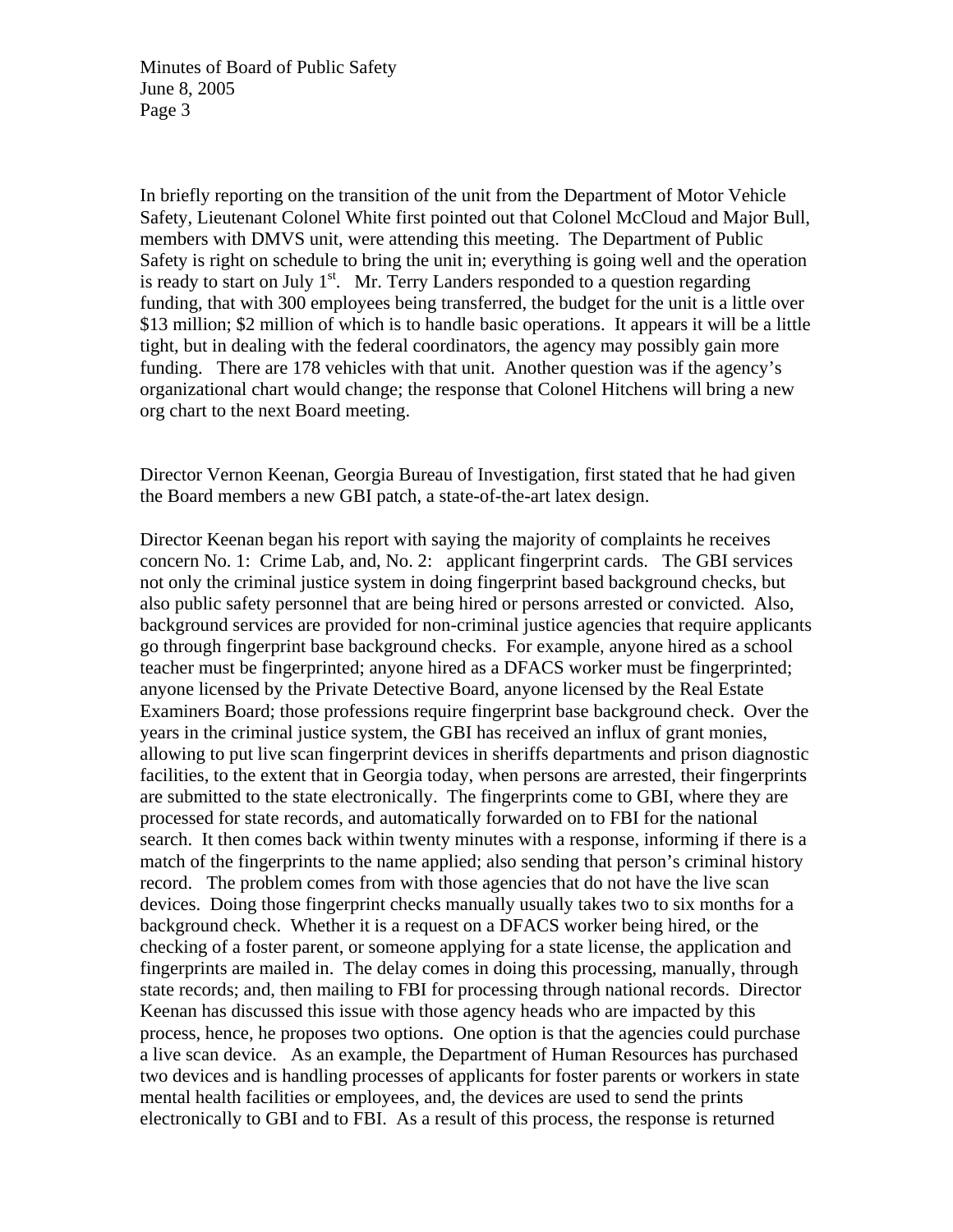within twenty minutes as opposed to the two-to-six month delay. Another example, the Georgia Department of Education has purchased live scan devices and they are processing applicants for teachers to avoid the delay in hiring. Director Keenan proposed another option in that agencies could contract with a private vendor, who could set up the live scan devices strategically through the state. This cost could be paid by having a user fee attached to the applicant process. Director Keenan noted here that the FBI charges for a fingerprint background check. Director estimated that the private vendor would charge an additional charge of \$10 to \$20 per applicant. The result would be that instead of a delay of waiting two-to-six months, an agency would have its response back within twenty minutes.

Director Keenan will be discussing this with Governor Perdue, who has stated his interest is in customer service for citizens of Georgia. Vice-Chairman Donald added that Governor Perdue is trying to bring the importance of a customer service attitude to state government. Director Keenan responded to several questions, making one particular point: when fingerprints are done manually, it is estimated that 75% of the ink print applicant cards are rejected because they are either rolled improperly, or, they are smudged, unacceptable for identification process. The advantage of using a live scan is that if an error is made, notice is made immediately, therefore, while the applicant is there, the error can be corrected immediately.

Director Dale Mann, Georgia Public Safety Training Center, reported on two things. First, Director Mann has been in touch with the folks at FLETC about a possible date for the Board to visit the center in Brunswick; they indicated they would be back in touch to make the plans for September or October.

Director Mann reported that the Training Center was able to get the property from Commissioner Albert Murray and Department of Juvenile Justice. The State Properties Commission has recommended transfer of the old youth development center in Athens. Governor Perdue signed an Executive Order approving the transfer of the property to Department of Public Safety, which assisted with going to an A Budget. A structural engineer has looked at the building and there are improvements that will have to be made. Director Mann hopes to be able to build a pistol range next to the new property, which is located on Beaver Dam Road in Athens. Director Mann has been working with Mr. Ron Bolden, of State Properties Commission, who indicated there are other pieces of property for other regional academy locations. In response to a question, Director Mann confirmed that the property in Athens will be the first regional academy that will be owned by the Training Center. Director Mann noted to the Board that the regional academy in Macon is on a \$1.00 per year lease for ten years. Director Mann plans to request State Properties Commission to transfer that property to the Training Center. At the request of a Board member, Director Mann responded that he will provide a report of the properties identified to be regional academies, along with a proposal of what he is looking at so the Board members can help Director Mann with his plans.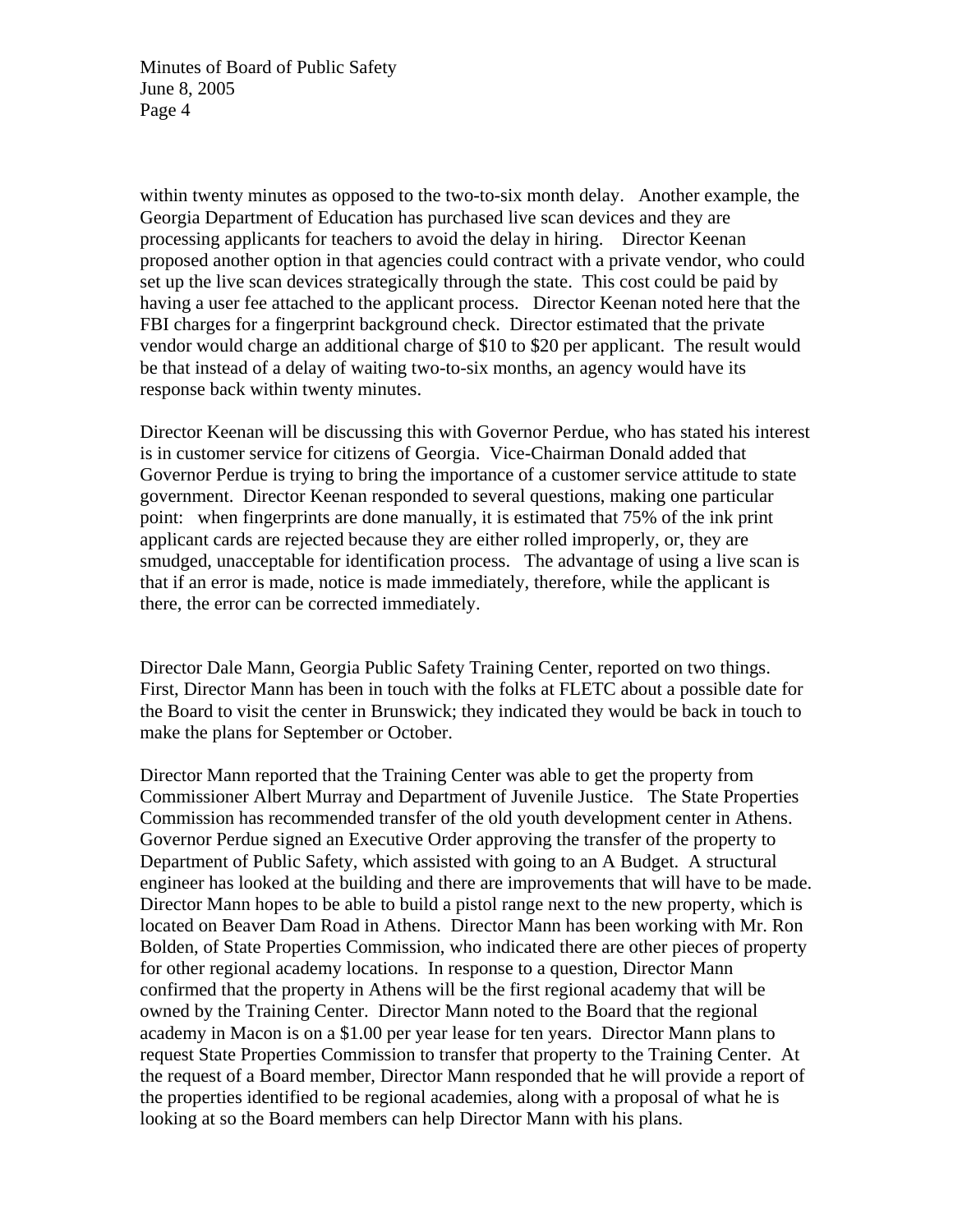### **FISCAL REPORTS**

Mr. Terry Landers, Department of Public Safety/Georgia State Patrol, gave a handout identifying the budget and expenses through March  $31<sup>st</sup>$ . It is A Budget; next year the process will change as there will no longer be an A and a B Budget. At three-quarters of the fiscal year, the Personal Services is little bit low at 22.9%. There is still the supplemental budget that has now been approved but not loaded yet in the budget, which will transfer funds from Motor Vehicles purchases and cover Personal Services; it should wipe out the Motor Vehicle purchases. Motor Vehicles is an area to be tight on for the future, so the agency will make sure to utilize every dollar in that respect. Under Total State Funds, there is 27% remaining; still an adequate amount of State Funds. The Federal Funds are low; most of federal funds come from grants. The Other Funds, a large part of that is Capitol Police. Mr. Landers thinks the agency is in good shape for this year; the agency will make it through this budget year without a problem. Mr. Landers stated they are trying to make sure to expend funds appropriately for this year and provide some coverage for next year where possible. Mr. Landers responded to a question of the \$1 million appropriated for additional patrol cars, as to when will that get factored into the budget. He stated the funds will be in the budget on July  $1<sup>st</sup>$  and could probably place orders on cars in the month of two after that. Mr. Landers then completed his report.

Mr. Ray Higgins, Georgia Bureau of Investigation, providing a copy of the standard financial report for the third quarter, reported that the agency has spent approximately 75% of State Funds, which would indicate the agency is right on track for that time of the year. Mr. Higgins reported the agency is currently on track in preparing and planning to finish the close-out of this fiscal year. He added that this report does not include additional funding from the supplemental budget. If one were to view this report as of today, it would be encouraged by roughly \$3,031,000, of which the \$31,000 would go to fund Additional Unemployment Insurance; funding common to most state agencies this year. The \$3 million would be for outsourcing the Crime Lab cases. Mr. Higgins completed his report.

Mr. Richard Guerreiro, Georgia Public Safety Training Center, reported on the Training Center, the Police Academy and the Fire Academy. As has been stated, the amended appropriations are not reported in the handouts given to the Board members. The bottom line is the Georgia Public Safety Training Center is at 74% State Funds, as of the end of March 31<sup>st</sup>; the Police Academy is at 78.6%, which is a little bit over; and the Fire Academy is a bit over at 75.7%. Altogether, the agencies are in the aggregate; to look at the agencies today, they are well within needed to be at State Funds. Through 93% of the year, which is where the agencies are now, they are at 97% expended, as far as Training Center is concerned. Mr. Guerreiro completed his report.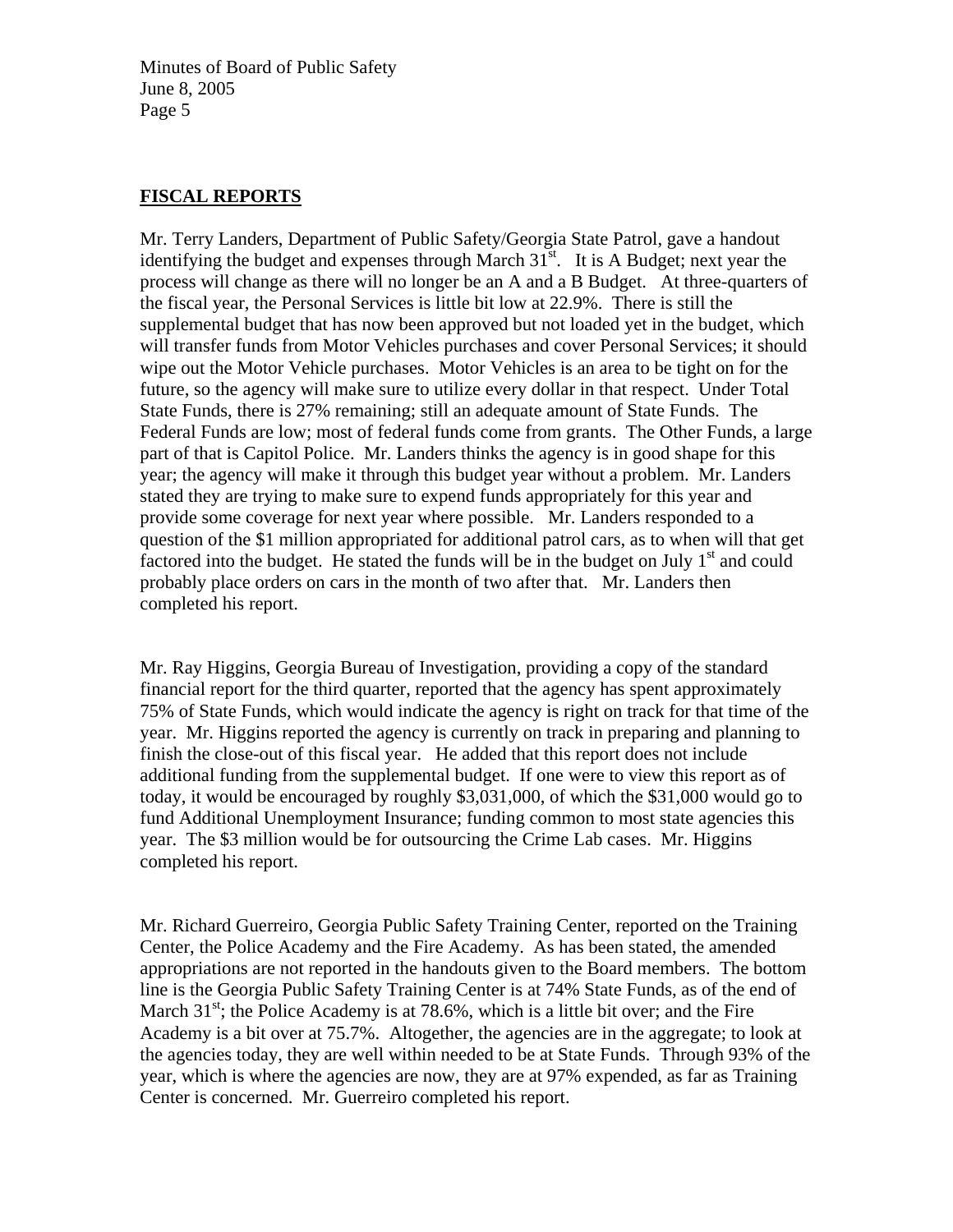Vice-Chairman Donald added that Governor Perdue had reported good news in that there has been a 7.9% rate of growth for last month.

#### **DONATIONS:**

Mr. Terry Landers, Department of Public Safety/State Patrol, asked for approval of the following donations:

| <b>Cash Donation</b>                                                  | 500.00<br>S. | <b>BioLab</b>                                                |
|-----------------------------------------------------------------------|--------------|--------------------------------------------------------------|
| Decatur Radar                                                         | \$3,100.00   | <b>Stewart County Commissioners</b>                          |
| <b>Stalker Lidar Speed</b><br><b>Measuring Device</b>                 | \$2,910.00   | City of Perry                                                |
| <b>Cash Donation</b>                                                  | \$7,085.00   | Green County Sheriff's Office                                |
| Genesis Radar                                                         | \$3,000.00   | <b>Braselton Police Department</b>                           |
| <b>Stalker Dual Radar</b><br>With 2 KA Band Antennas                  | \$1,912.00   | Mitchell County Sheriff's Office                             |
| <b>Cash Donation</b><br>For Expense at Speedway Detail in March, 2005 | \$15,609.79  | John Myers<br>Atlanta Motor Speedway                         |
| <b>Stalker Dual XL Radar</b>                                          | \$1,961.00   | <b>Bleckley County Probate</b><br>Court and Sheriff's Office |

Mr. Wayne Abernathy motioned acceptance of the donations, which was seconded by Sheriff Cullen Talton. Discussion ensued.

A question was raised as to the expense of gasoline; Mr. Landers responding that fuel charges fall in the category of Regular Operating Expenses in the budget. Regular operating expenses encumbers a group of expenses within an agency, covering supplies, materials, small maintenance, repairs, small equipment. A cost measure made last year was that officers have been mandated to go to using regular gasoline, saving 20 cents a gallon.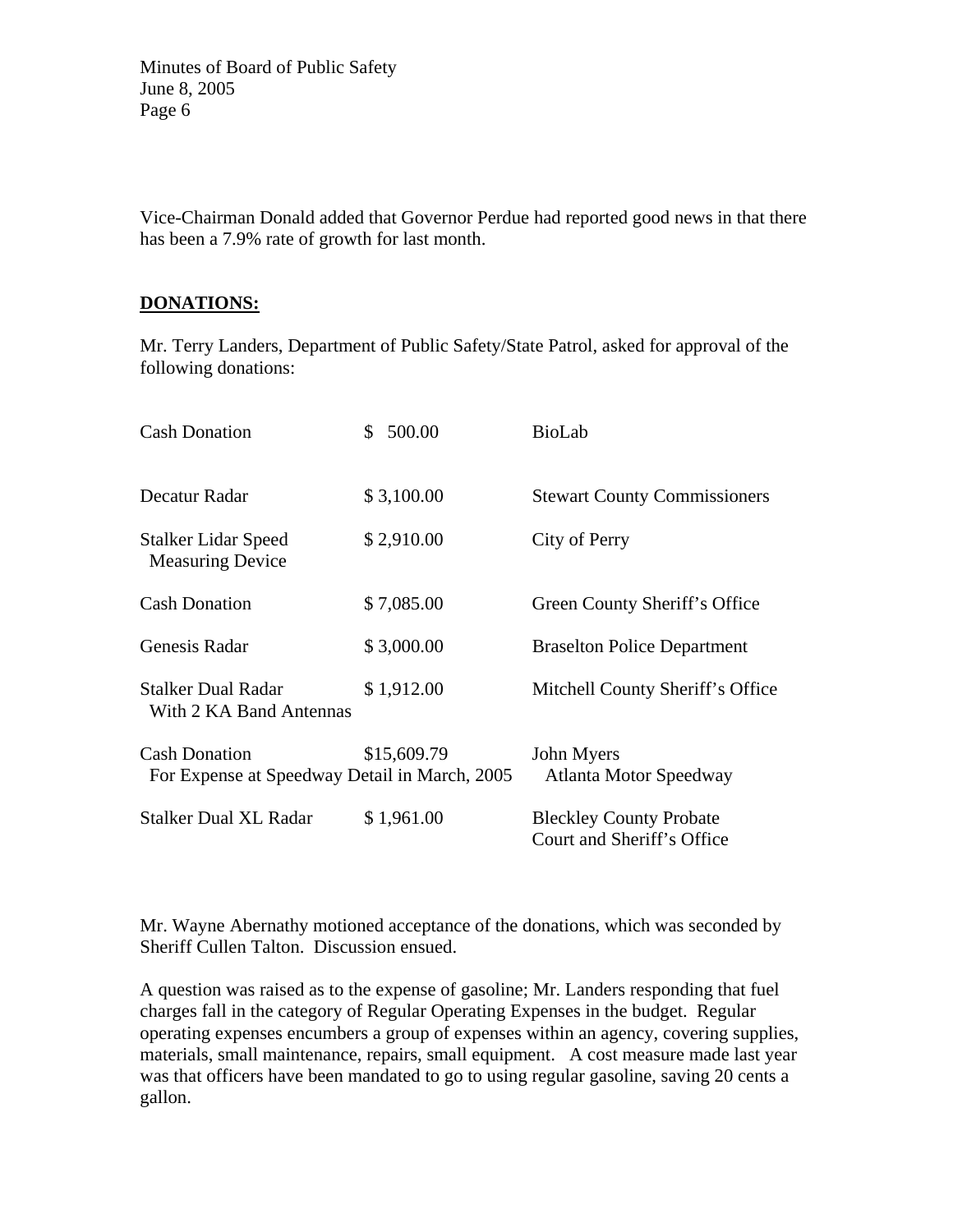A question was raised as to donation of radar equipment made by a local court, questioning if it caused conflict. Mr. Landers responded that a donation made by a local government is given to a sheriff's office for approval before it is presented to State Patrol. He pointed out that several years ago there was a question whether State Patrol could even accept donations of radar equipment. Mr. Wayne Abernathy added that he assisted in that particular issue, with the Georgia Attorney General staff, in drawing up a guideline. He stated that it was decided when donations were made by county commissioners, approval of the donations had to be made by all local areas before acceptance by a state agency. Roundtable discussion was held on this issue, raising questions and concerns. After discussion, the motion was revised, in that Chief Lou Dekmar motioned to approve all donations, except to defer the donation from Bleckley County Probate Court. This would give State Patrol time to get with the Sheriff of Bleckley County about the donation. Said motion was seconded by Chief Dwayne Orrick. Board Attorney Katherine Diamandi advised that as far as the Bleckley County donation is concerned, it is a legal donation; however, it could be deferred to another Board meeting. A vote was taken on Chief Dekmar's motion, and the vote was split, four votes of yes and six votes of no. The motion defeated, Vice-Chairman Donald asked for a motion to approve all donations. Mr. Rooney Bowen made the motion to approve all donations, which was seconded by Mr. Wayne Abernathy. With a show of hands, the vote was six for yes and four votes of no. This motion was carried. Vice-Chairman stated this vote did not preclude the Board from re-visiting the issue.

# **ADMINISTRATIVE/EMERGENCY ISSUES:**

Director Vernon Keenan invited all the Board members to the Open House at the Cleveland Crime Lab. Governor Perdue will be keynote speaker at the June  $28<sup>th</sup>$ ceremony.

# **OLD/NEW BUSINESS:**

Vice-Chairman Donald gave each Board member a t-shirt from last year's Macon Run and Athletic Competition events, which were held during the Department of Corrections Conference. This year's upcoming conference will be held in October; Vice-Chairman Donald will keep all Board members informed.

Chief Lou Dekmar acknowledged and thanked Director Dale Mann and Director Vernon Keenan for their involvement in assisting the Chiefs Association of a taser study. This is the first study made with a statewide approach. With Dr. Sperry and Ms. Dawn Deitrich, along with Director Mann and Mr. Butch Beach playing major roles, the study will bode well for the law enforcement community. Director Keenan offered to bring Ms. Deitrich to a Board meeting and present the study.